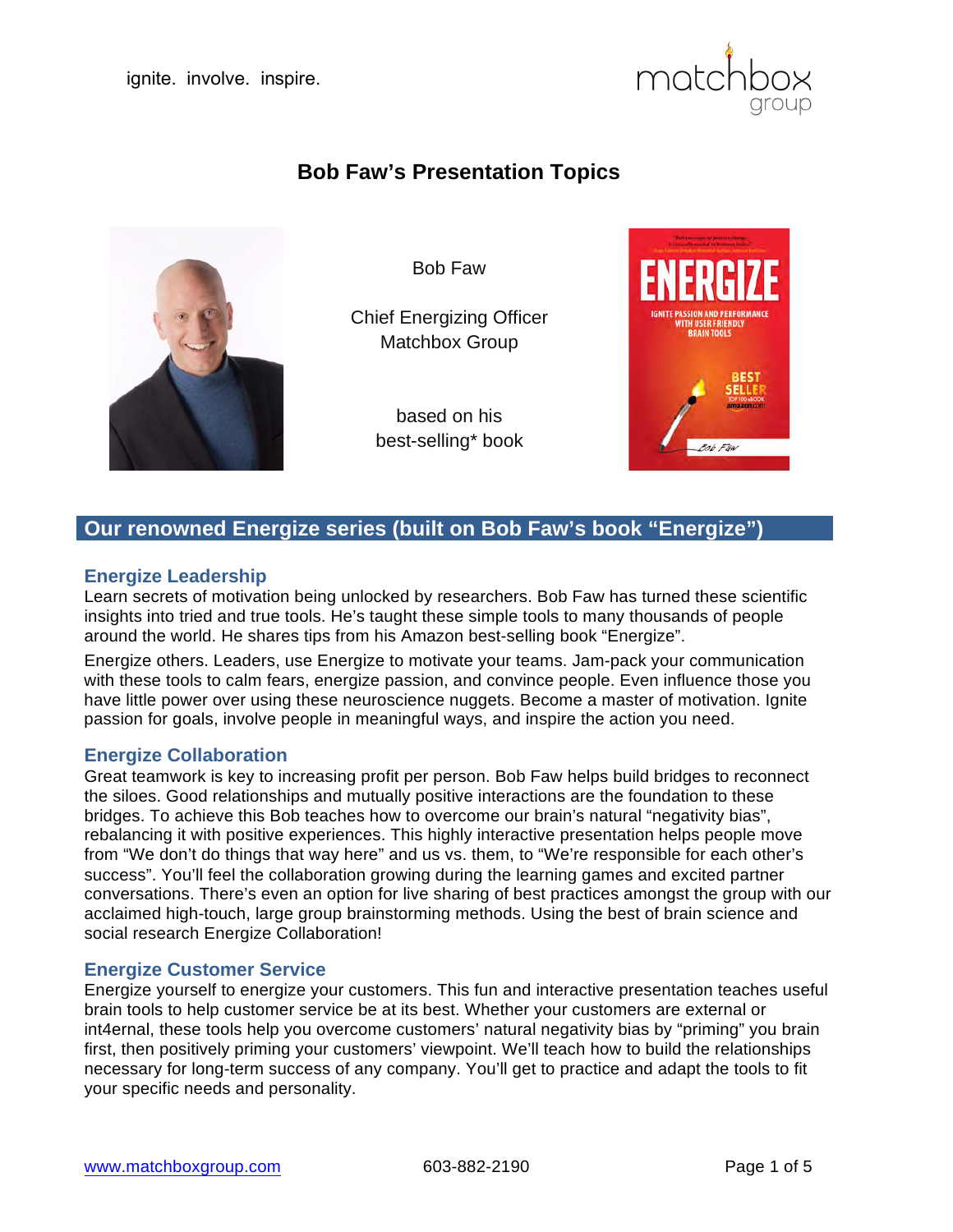

## **Energize Change**

Learn to energize your change communication. Help followers move past the natural reasons to resist change, and into supporting the change you need. Our brains hate ambiguous futures, and fills in the gaps with worst-case scenarios. You'll learn to calm the fears, energize passion, and convince the skeptics. This is a highly interactive presentation that supports everyone in leaving with their own change energizing action plan. They'll learn, laugh and leave leading.

### **Energize Passion and Performance**

Energize yourself. Be the best of who you are, by learning to "prime" your brain to get your brain chemistry on your side. Use Energize to move from being your own worst enemy to increasing confidence. Change the old limiting stories playing in your head, to "inner movies" that supercharge you for success. Rewrite your "inner autobiography" to broaden your horizons. Learn to tap into your inner "Artist" to bring your passion to work, and creativity to challenges.

# **More ways to build your human potential**

# **Be the Best of Who You Are – Discover Your Best DNA**

The world's top-performing companies help lead the global economy by engaging their workforces. Gallup has discovered that only 31.5% of workers are engaged (involved in, enthusiastic about, and committed to their workplace. Young workers are the least engaged. This finding suggests that millennials may not be working in jobs that allow them to use their talents and strengths, thus creating disengagement. Dramatically increase engagement through helping employees "live into their Best DNA". Once people have discovered their "Best DNA," they are able to put more of their energy and time into what makes the most impact. Building on Best DNA can lead them to the greatest heights of professional and personal success. This makes life more fulfilling, improves their ability to lead others, and generally advances their careers. In addition to being empowering, this assessment will help them to better prioritize your time, effort and investments to ensure they are thrilling those they help.

## **Change Readiness**

Organizations everywhere have been undergoing tremendous changes in the last two years. A major challenge they are running into is how difficult change is to adapt to both emotionally and mentally. Give your people the tools and attitudes to be "change ready" - a mental/emotional state in which they seek solutions, instead of blaming others. They look for opportunities in the changes, and choose optimism. They vent their emotions in a helpful way and accept change more quickly.

## **Creating Passion for Change**

You'll learn the Matchbox method of "ignite. involve. inspire." We can start with a video of a business case study in which the entire company came alive and embraced the changes with passion. The first energizing aspect is ignite – creating empowering partners with leaders and igniting passion for company goals among all. The second is involve – getting everyone thinking, learning and contributing, which encourages whole-system engagement and starts an improvement culture. The third energizing aspect is inspire – sparking energy, creativity and productivity using fun, celebration, interaction and clear paths to success.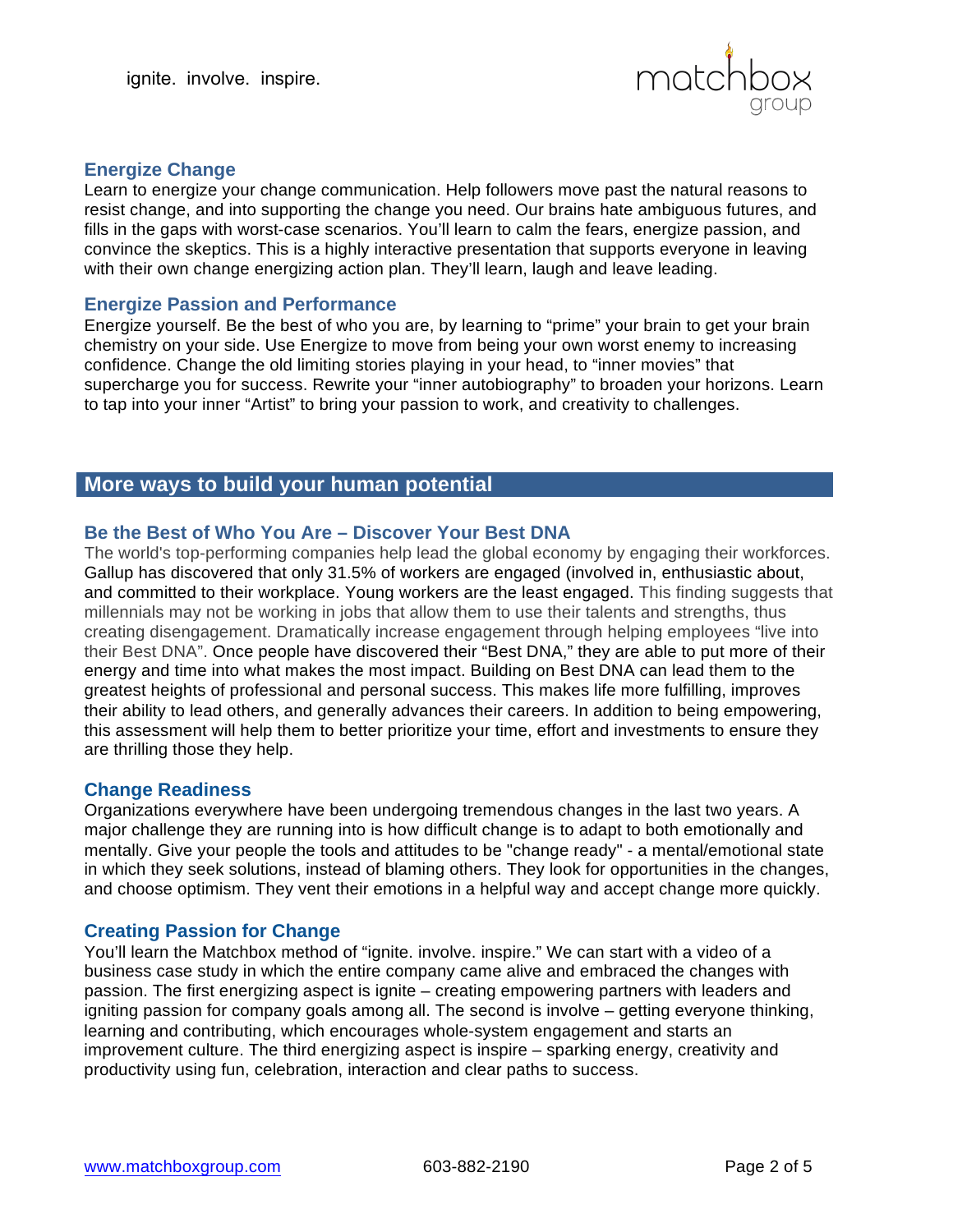

# **Culture Eats Strategy for Breakfast**

You need a good strategy to navigate the ever-changing landscape and get to great destinations. Strategy is the road map and the people are the engine. How people feel about their jobs, each other, and your strategy can make or break it before you even start your journey. When people are motivated and steering towards your goals great things are possible. If the culture is full of inhibiting factors it puts the brakes on your movement that even the best strategies can't overcome. That is why Merck CEO Dick Clark said "Culture eats strategy for breakfast."

### **Improvisational Leadership**

In an average day your environment involves hundreds of unexpected events. Being able to respond quickly and positively has a tremendous impact on your ability to perform at your peak. Practicing improvisational techniques will allow you to quickly analyze changing environmental conditions and communicate quickly and effectively within them. Improvisational leaders interpret and adapt to their ever-changing environment with an ever-present focus on goals. We're all highly skilled and practiced at critiquing, judging and defining. We're trained at saying no. We have great muscles for that. Strengthen your affirmation muscles. The "yes and" approach gives us the ability to respond to potentially stressful situations in a more relaxed, productive and relationship-building way. These two words have a powerful effect in all relationships, motivation and creativity. "Yes and" can be used to positively refocus unproductive conversations, and to redirect brainstorming to be more effective. As a wonderful side-benefit, these skills help us be more amicable, popular and influential in personal relationships as well.

# **Language of Influence**

Do you need to motivate people who are resistant to change? Dramatically increase your influence using cutting-edge brain science to ignite passion for goals, and inspire the work to achieve those goals. This presentation will be interactive and highly engaging. Be prepared to learn and laugh throughout. These communication skills are also very helpful in creating more positive motivation in any relationship.

# **Strategic Topics**

### **The power of Improvisational Cultures**

How would it help to have your people respond to change quickly, be flexible, and positive about challenges? Do you want innovation to happen naturally in your organization? Organizations with improvisational cultures are guided more by principles and less by rules. They have clear goals, great training and flexible plans – allowing people to use talent and goal-focus to grab opportunities of the moment. There is no wasting time and energy with blaming. Instead people jump straight to what they do like about an idea and guide it in a positive direction. Here's the good news. Cultures can become more improvisational. Come and learn how to make improvisation a key competency in your company.

## **Strategic Planning that Optimizes Culture**

What if the very act of strategic planning enhanced your organizations ability to carry out the plan? Why settle for a plan on a shelf? When you use a planning process that ignites passion for your goals, and involves people in meaningful ways, you inspire action to make the plan reality. Then use surveys and focus groups that get people in touch with what they most like about your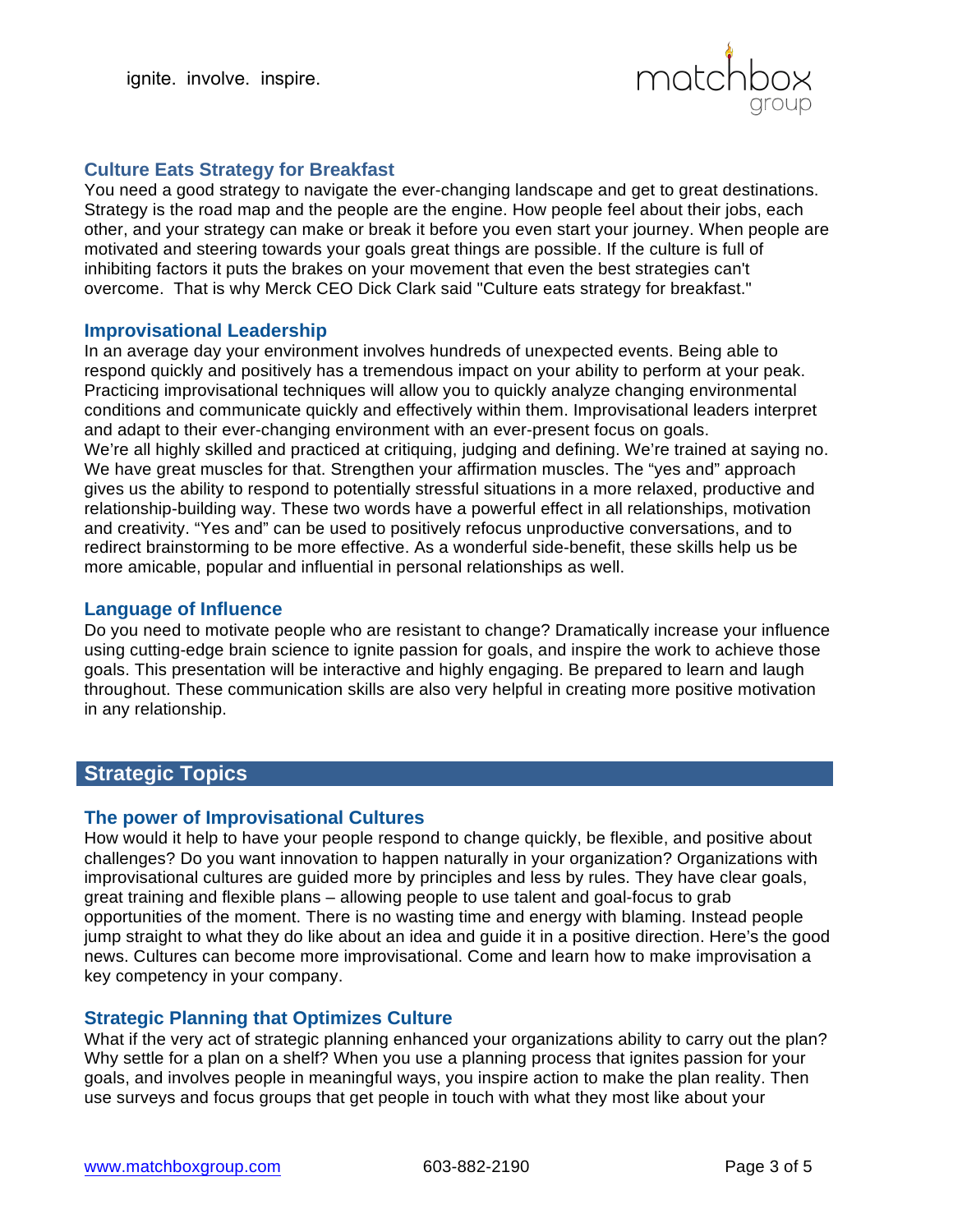

organization. Stakeholder meetings become motivating summits, creating attitudinal changes realtime. Planning doesn't have to be done only by senior management. With carefully crafted questions everyone gives input on topics where they have insight. This creates a systemic view for all, and dramatically increases buy-in to the solution.

### **Strengths - Free Fuel for Your Company**

The statistics are overwhelming. Few people in the workforce have an opportunity to work from their strengths regularly. And the impact of that fact is profound. When people work from strengths most of the time; income rises, customer satisfaction rises, profitability rises, turnover falls, and employee satisfaction rises. In short, everything gets better for your company. Why are strengths so important and what can you do to increase the likelihood that every employee in your workplace works from strengths most of the time?

### **F.A.C.ES. of Change**

You will leave with ideas on how to generate commitment to organizational change. The FACES Change Formula will help you communicate more powerfully. We will discuss the art of engaging employees meaningfully, and designing the right questions to engage them with. You will watch a case study video of the Whole System approach in action with one of our clients. We will discuss how to use small wins to gain leadership buy-in and build momentum during change processes. One key we will talk about is igniting passion through pride, accomplishments, dreams, connection, etc.

# **Organizational Development, Human Resources and Training specialists**

### **Making Training Stick**

Training is a vital element of every company. In this economy, Human Resources professional are frequently asked to do more in-house training themselves, and to ensure that the training provided really makes a difference to the employees, even though the company may allocate less money for training and the HR professional's time is stretched thin. This presentation will teach you mastertrainer techniques that gain more excitement for your training before, during, and after it occurs. Come learn how to gain buy-in for training from your employees, make your training more engaging, and use the "success" principles to make your message stick.

### **Training to Energize Your Culture Leaders - (Leadership University)**

Imagine leadership training as a profit center for your company; it can be. Invacare Supply Group ran five groups of fifteen through the Leadership University. Each LU had many projects between sessions. There were several projects each of which paid for its LU sessions by themselves. One project alone, out of the hundreds that were done, paid three times the total investment in all the Leadership Universities the company ran. Integrated training enhances the culture of your organization immediately and profitably. In addition to developing leaders it also improves communication, decreases conflict, increases helpful coaching, engenders innovation, improves positive influence, and increases productivity... all at the same time.